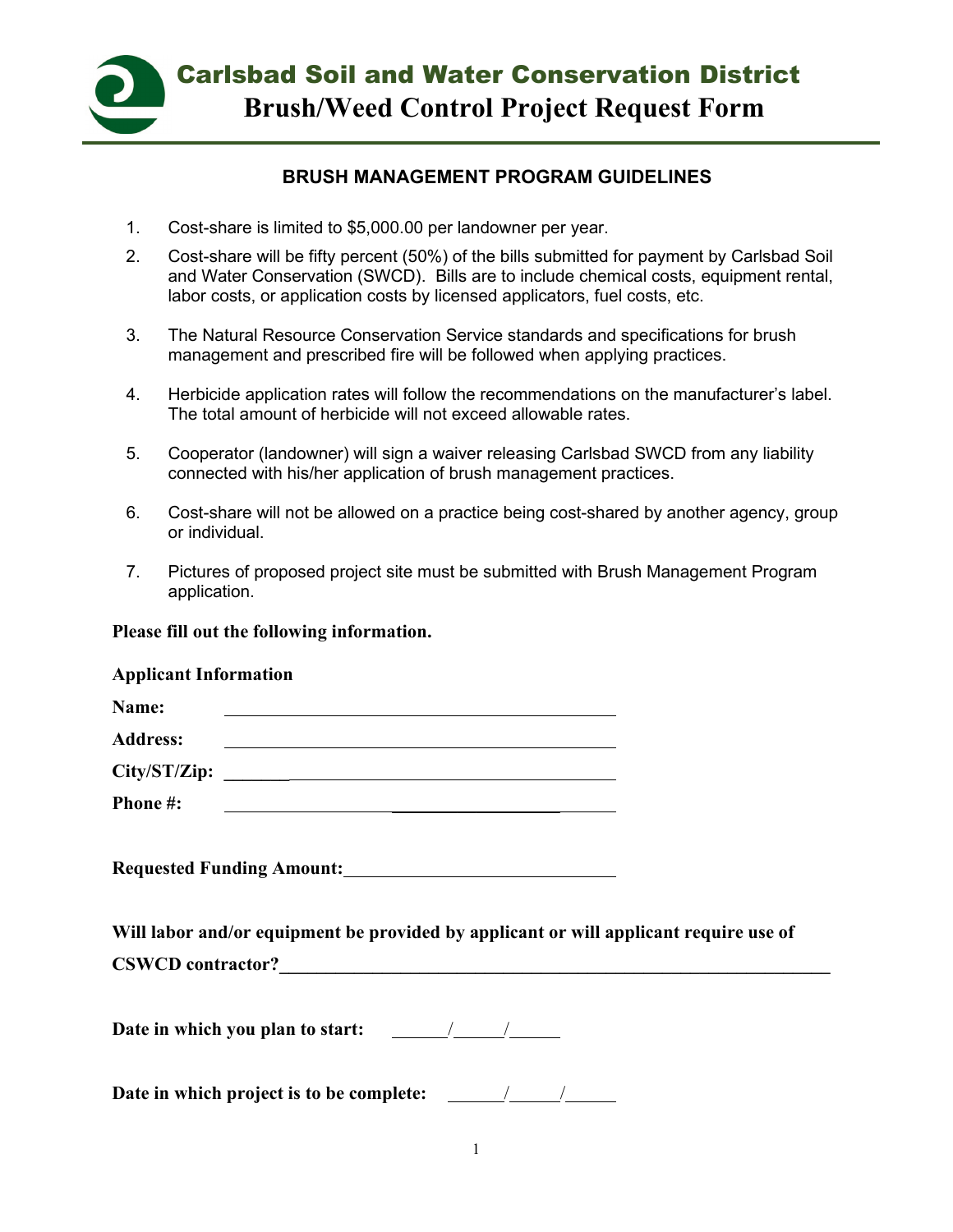

**1)** Please describe the project and location. (density of brush, approximate acres, and location; i.e. street address or section, township, and range)

**3)** How do you plan to accomplish this project?

**4)** What type of improvement will this be for?

Rangeland Improvement (woody vegetation)

Noxious Weed Control (Malta starthistle, African Rue, etc.)

Riparian Restoration (saltcedar, woody vegetation along river)

Other (explain below)  $\mathcal{L}(\mathcal{L})$ 

**5)** What are the longterm plans for this project?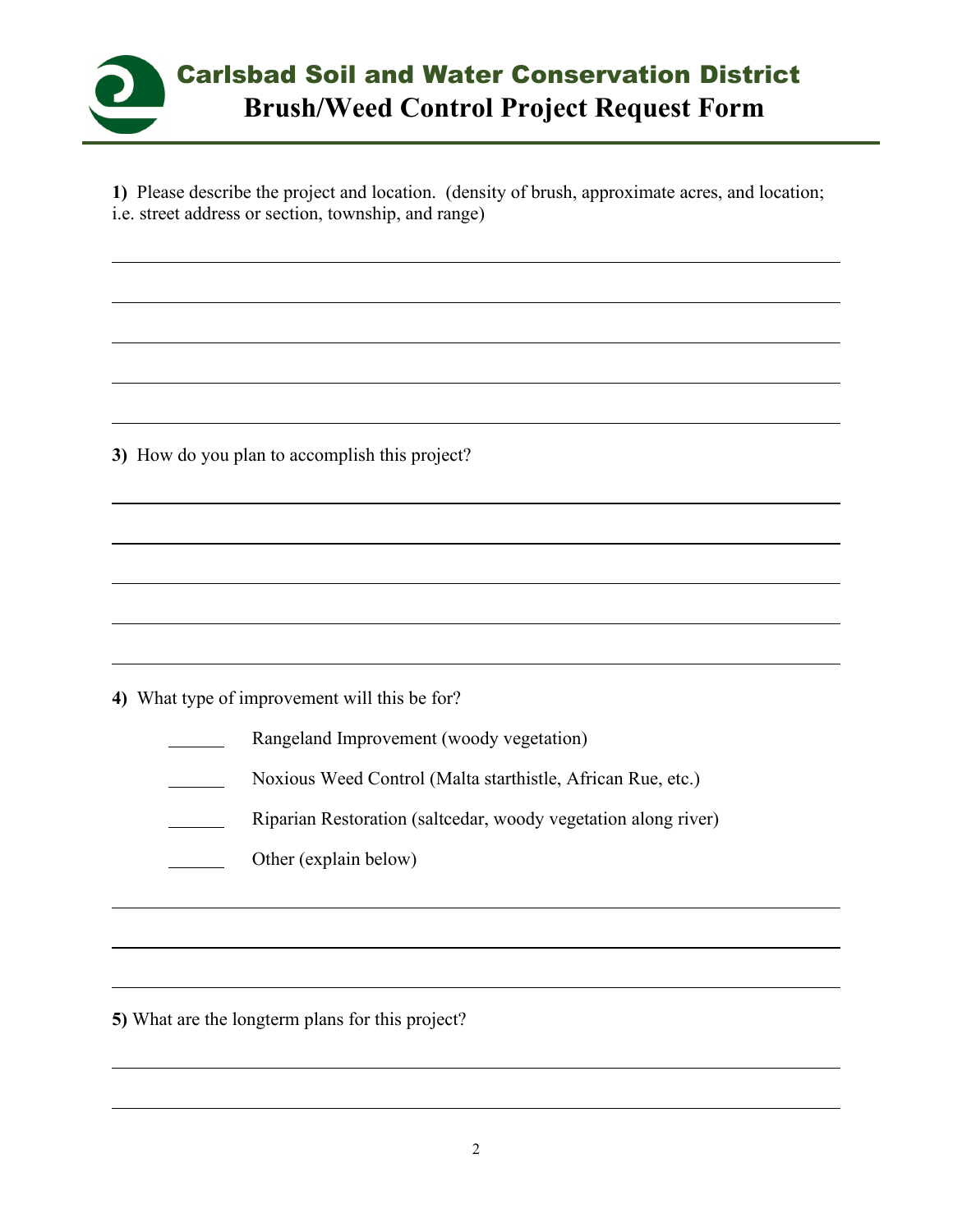

# **IMPORTANT**

If "Restricted-Use" pesticide will be used, please complete name of applicator and NMDA Pesticide Applicator's license number?

Applicator

License number

A copy of the NMDA Pesticide Applicator's license card must be attached.